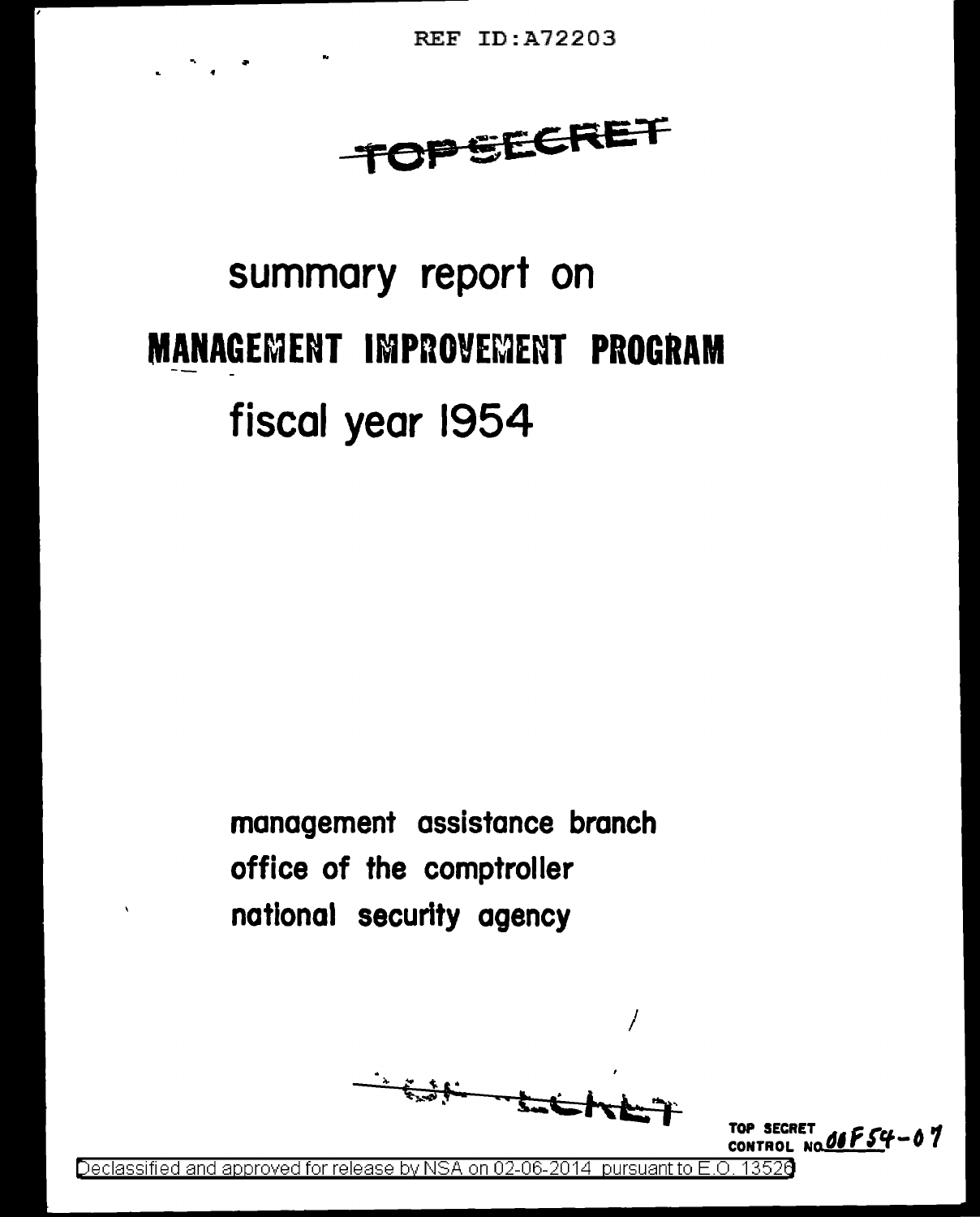# **BE CITY 222 13-**

#### NATIONAL SECURITY AGENCY

#### SUMMARY REPORT ON MANAGEMENT IMPROVEMENT PROGRAM

#### FISCAL YEAR 1954

- I Introduction
- II Trends in management improvement activity
- III Major examples of' management improvement in Fiscal Year 1954
- IV Projected management improvement ettorte in Fiscal Year 1955

 $\sim$   $-$ 

Prepared by Office of the Comptroller September 1954

TOP SEGRET CONTROL NUMBER 00 54-07

**TOP SECRET**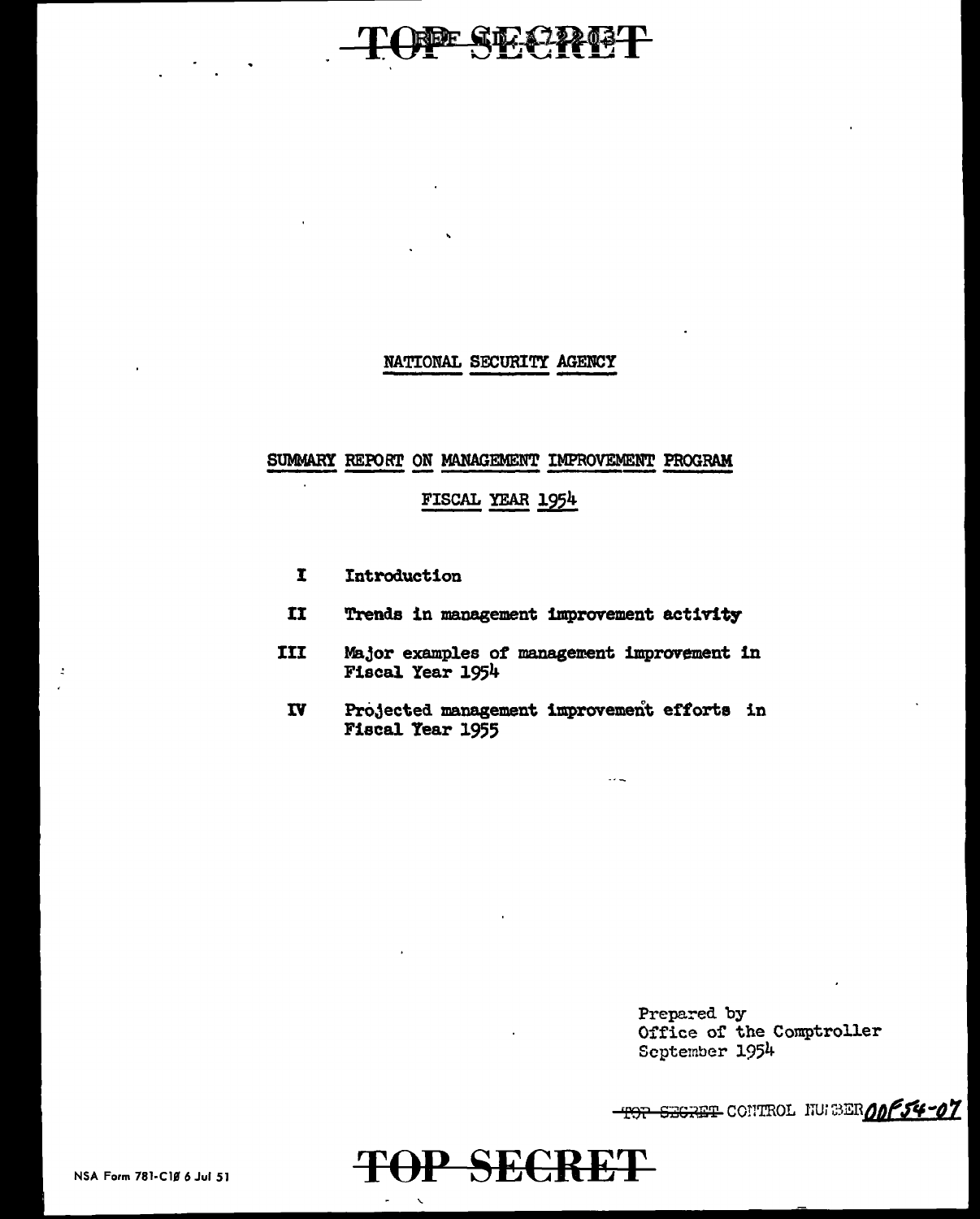### **BEECIP: X7220FCT**

#### NATIONAL SECURITY AGENCY

#### SUMMARY REPORT ON MANAGEMENT IMPROVEMENT PROGRAM

#### FISCAL YEAR 1954

#### I INTRODUCTION

the company of the same of

This report on the Management Improvement Program within the National  $\epsilon$ Security Agency during Fiscal Year 1954 is in accord with the policy, set forth in Title X, Public Law 429, 8lst Congress, and defined in Executive Order 10072 and the Bureau of Budget Circular, A-9, revised. It is based upon the reports required by NSA Regulation 112-1, dated 25 August 1953, under the revised reporting instructions contained in Disposition Form. "Management Improvement reporting instructions contained in Disposition Form, Data," from the Comptroller, NSA, dated 2 August 1954.

Each Staff Division and Office was instructed to limit its report to significant examples of management improvement in representative functions within its area of responsibility. Therefore, the individual reports submitted did not represent a fUll documentation of all management improvement activities, but rather a selection of the improvements within the reporting area. This summary presents those which are autstanding and of general interest beyond the reporting organization.

Reporting organizations were invited to include brief descriptive statements concerning projected management improvement efforts in Fiscal Year 1955· In general, those included herein were selected because they covered definable areas of effort or distinctive types of effort. Broad generalizations are not included.

Management improvement is defined as any action which results in improved effectiveness, efficiency and economy. The Management Improvement Program is defined as the organized effort to promote such actions throughout the Agency. Responsibility is fixed upon~each·employee to effect improvements in his own work, and on the Chiefs of Divisions and Offices for the promotion and development of the Management Improvement Program within their respective organizations.

1

TOP SBERBT CONTROL NUMBER**MF54 ° 07** COPY J OF (J COPIES PAGE / OF *i a* PAGES

# **TOP SECRET**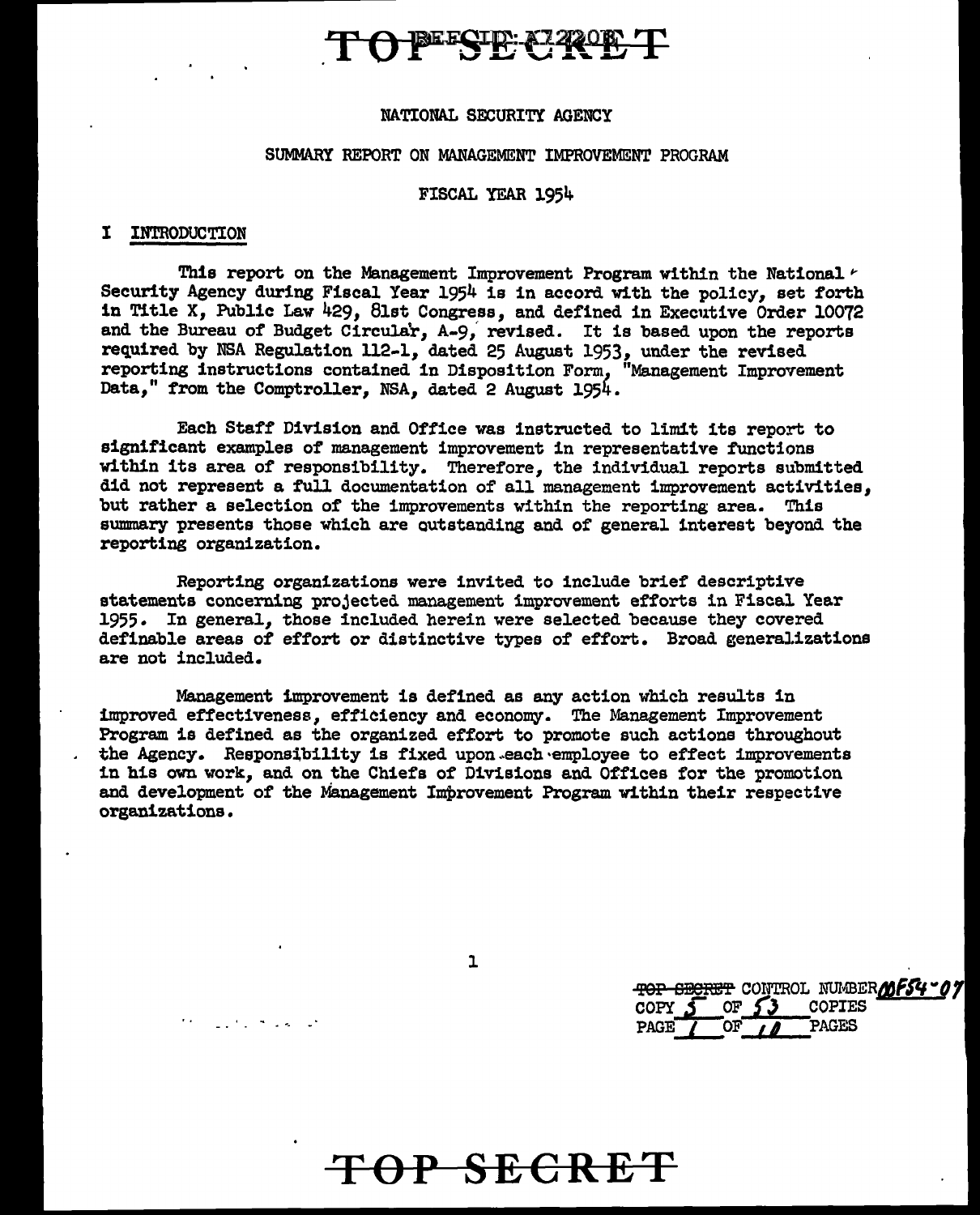# TO BEFSER FAROR T

#### II TRENDS IN MANAGEMENT IMPROVEMENT ACTIVITY

During the review of the reports on management improvement activity in Fiscal Year 1954, similar reports for Fiscal Year 1953 were examined. There emerged several distinct impressions of the reporters' concepts of and reactions to the Management Improvement Program. Qualitative rather than quantitative, these impressions are indicative of the trends in management improvement in the Agency. At the same time, they suggest areas and directions in which the Management Improvement Program may be most effectively promoted in Fiscal Year 1955.

Many of the facts presented pertained to actions of management, but the actions themselves did not reveal management improvement. This inability to distinguish between management actions, per se, and efforts toward management improvement may be misleading. Good management means good decisions, and a good management may find it impossible to report improvements because none were needed. And, so in its report, it includes action. This is the most charitable interpretation. Reports for Fiscal Year 1954 reveal an improvement over the preceding year in this respect.

The need for management improvement was generally admitted, but with significant variations in the understanding of what the need means, and in the appreciation of the responsibility imposed by the need. As a result, actions taken to meet the need ranged from an aggressive promotion of positive efforts at management improvement to a tranquil confidence in the adequacy of existing management practices.

A significant feature was the increasing recognition of the importance of proper training for personnel at all levels of responsibility. Training for competence to perform current assignments and training for the assumption of greater responsibilities were both pushed intensively during Fiscal Year 1954. The long-range value of this activity in improving Agency management is incalculable.

In conclusion, it was apparent that at the end of Fiscal Year 1954 there was throughout the Agency a greater awareness of the necessity for management improvement than existed at the year's beginning. This report reveals the diversity of means employed in accomplishing the objectives of the Management Improvement Program.

|        |     |        | TOP SECRET CONTROL NUMBER ON F64 - 07 |
|--------|-----|--------|---------------------------------------|
| COPY   | ΩT. | COPIES |                                       |
| PAGE V |     | PAGES  |                                       |

**TOP SECRET** 

2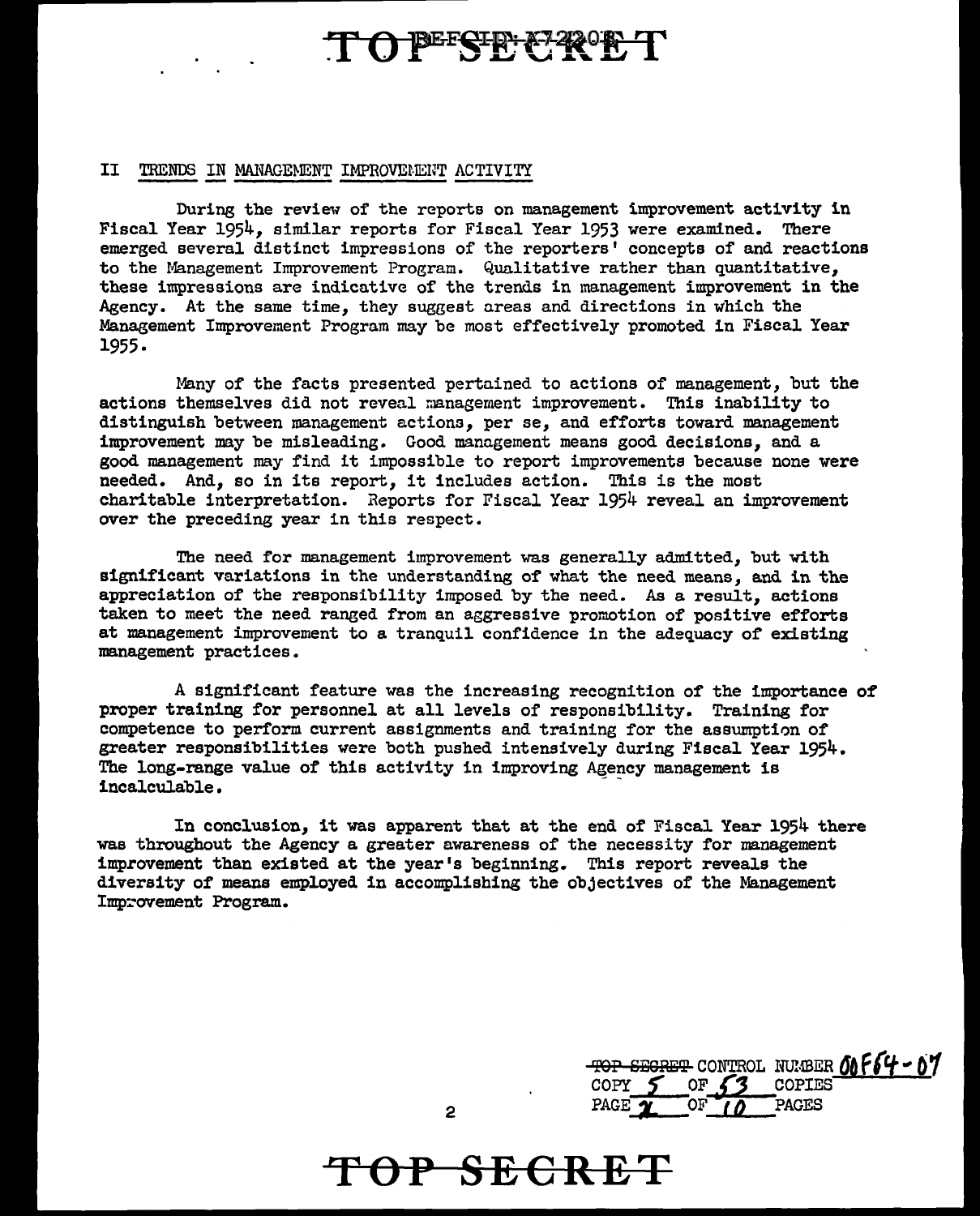## **FERET PERT**

#### III MAJOR EXAMPLES OF MANAGEMENT IMPROVEMENT IN FISCAL YEAR 1954

The examples selected for inclusion in this report have been arranged under broad major fields of activity in which the action was taken. Although many of them could have been placed in more than one field of activity, no example is reported more than once. The organization reporting the action is shown in parentheses immediately following the statement.

#### MANPOWER UTILIZATION

Full-time productive employment of personnel in the School waiting final clearance is being accomplished by assignment of unclassified work projects from PROD and other offices. (SCH)

A psychological research program was initiated to provide NSA with valid instruments for use in the selection and placement of individuals in NBA specialties and for the development of yardsticks of efficiency. (PERS)

The program for employee performance appraisal and in-service placement has been revised to promote the development of firm career service and to contribute to the general efficiency and morale of personnel. (PERS)

The Personnel Newsletter was introduced to improve communications and the relationships between the individual and Agency management. (PERS)

#### SPACE UTILIZATION

A swing shift, involving 1500 persons, was successfully introduced, thereby increasing the average operational space per person  $25%$ . The many administrative problems created by this change have been solved. (PROD)

The change in location of the School did not result in more space, but, scheduling of classess has become much more effective and efficient because of the greater number and smaller sizes of rooms. (SCH)

The centralization of books, periodicals and technical documents in central libraries at NSS and AHS not only conserved space, but resulted in a marked increase in operating efficiency of the libraries and in convenience for library users. (TEC)

#### MACHINE AND EQUIPMENT UTILIZATION

The new Perfector'Roll Fed Press produces a given amount of work with an indicated savings of 75% in man-hours, compared with the sheet fed press. There is an additional saving of  $25%$  in the cutting operation. (COMSEC)

Replacement of XEROX processing with presensitized plates effects a saving of approximately \$4,ooo per annum in labor and material, exclusive of salvage value of the plates. (COMSEC)

Automatic equipment in the Bindery speeds up production and eliminated a manual operation requiring six persons. Also, collating time has been reduced 60% and trimming time, 60%. (COMSEC) is a contract to be a set of *bbF54-07* 

TOP SECRET CONVERSE NOWBER **TOP SECRET CONVERSE AND RE** 

3 TOP SECRET CONTROL NUMBER<br>COPY 5 OF 53 COPIES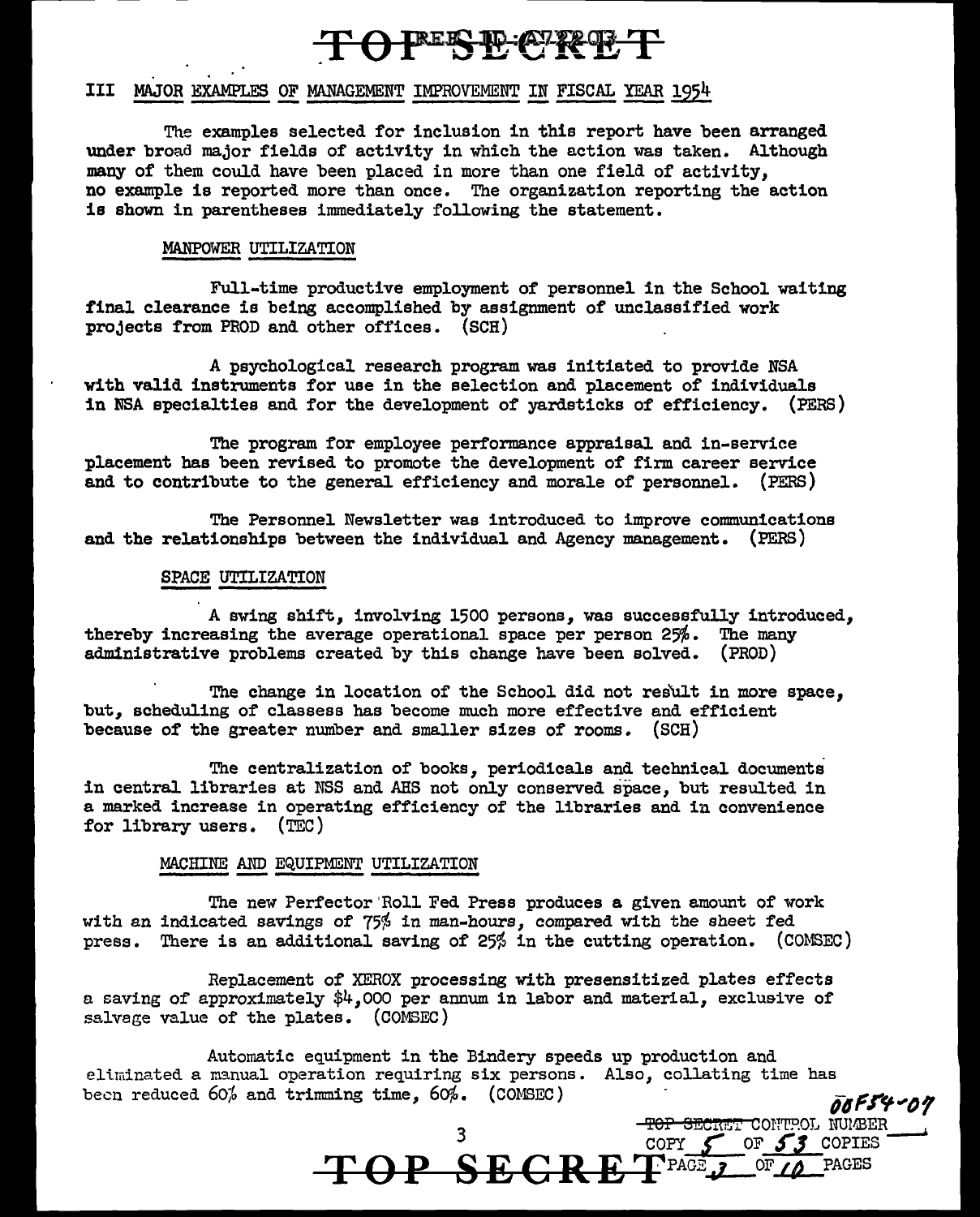### **TONE SEGRET**

Centralization of instrument repair activities, formerly located in several Divisions, resulted in more efficient service to all, in reduced costs and in definite time savings.  $(R/D)$ 

An estimated saving of \$60,000 to \$70,000 annually resulted from installation of sprocket feed kits and use of fan fold paper on teletype equipment. (COM)

Continued expansion of on-line operation (from  $17.7\%$  in May, 1953, to  $46.8\%$  in May, 1954) resulted in a 13.5% increase in daily average groupage. (COM)

Mechanical stock accounting replaces manual operation coincidentally . with the publication of each section of the NSA Interim Supply Catalog. Reports now available through mechanical accounting have become an effective tool in determining realistic stock levels, in effecting timely procurement and in controlling inventory. Cost accounting data as well as item accounting data will be available, thereby assuring better financial and logistical management and control. (LOG)

Comprehensive and realistic training in  $R/T$  intercept and processing is made possible by special equipment, simulating actual field conditions.  $(SCH)$ 

The document control program employs "coordinate indexing" in its cataloging. Mechanical (IBM) assistance for the posting in this system has been introduced, with an annual saving of at least one-man year.  $(TEC)$ 

#### PAPER HANDLING

\

A new Routing Slip eliminates multiple logging in and out at various levels and automatically provides internal routing by organization, thereby speeding up delivery of incoming and outgoing correspondence.  $(CO \cup SEC)$ 

Open-end contracts for new book purchases have been arranged at selected bookstores in Washington. New York and Chicago. Orders placed with these dealers are filled promptly, and monthly billings submitted, thereby effectively reducing delivery time and significantly'1owering accounting time.  $(TEC)$ 

The Reports Coordination Program was made fully effective. Measurable savings amounting to an annual accrual rate of \$2,300 resulted from the disapproval, substitution, recission or revision of 55 reports. Collateral benefits (e.g., elimination of compilation of unnecessary data and improvement in data reported) are extensive. (COMP)

Revision of Travel Information and Itinerary Form (NSA 1975) reduces typing time significantly. (COMP)

Issuance of suballotments has been limited to "activity" alone, • instead of to "activity" plus specific amounts for individual sub-accounts. Number of issuances was reduced by at least  $50\%$ . (COMP)

Awards Program has accelerated actions significantly, with a corresponding Decentralization of the approving authority for awards in the Incentive

the Secret Control Number 00<del>(54</del> - 0?<br>Copy 5 of 53 Copies<br>- Fage 4 of *14* Pages  $-$ **SECRET** 

NSA Form 781·C10 6 Jul 51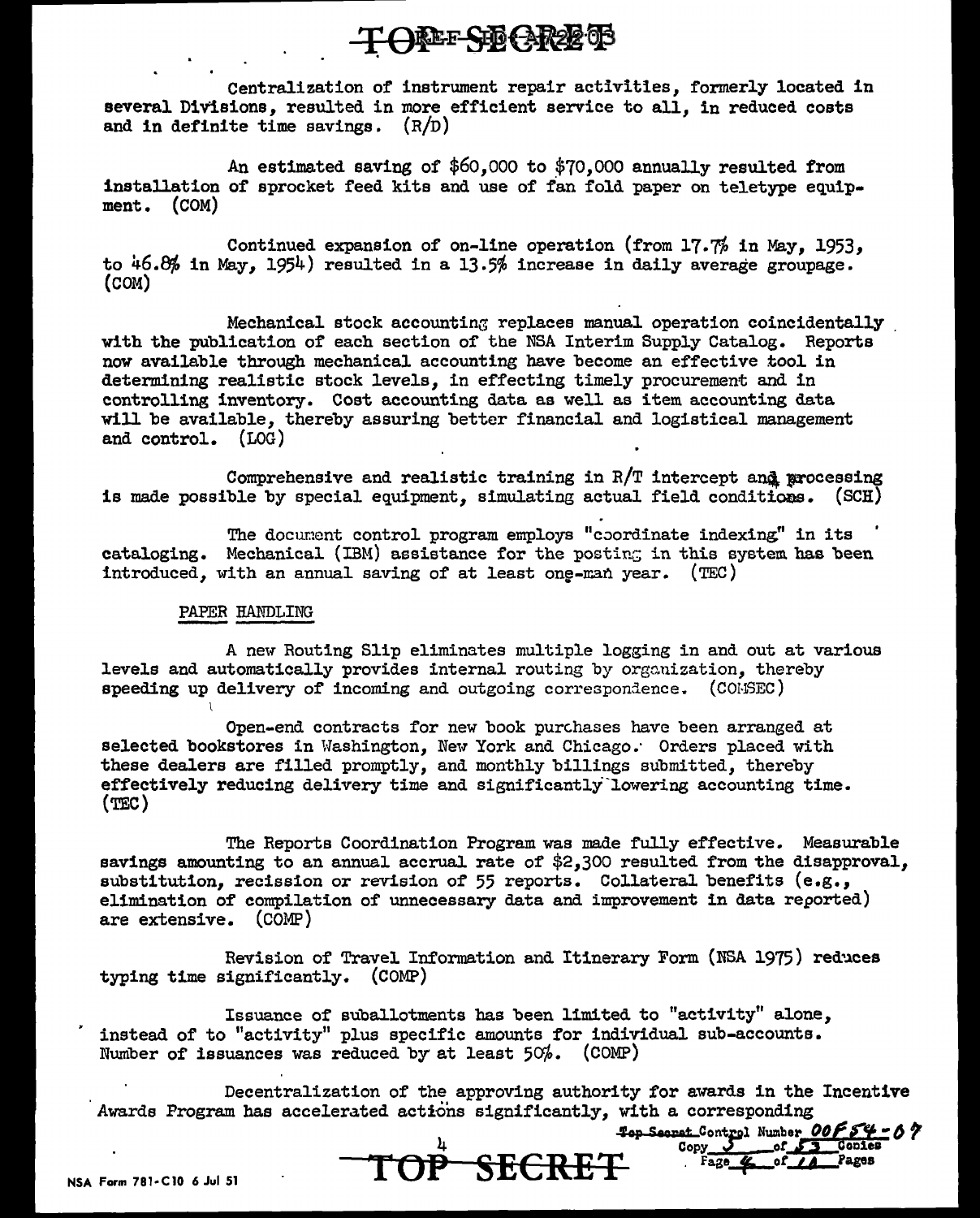### **TORE SEGREE**

improvement in employee appreciation of the Program. (COMP)

The principle of Skip Echelon Administration was introduced generally throughout the Agency with noticeable effectiveness. (COMP)

#### \_\_\_\_\_ WORK MEASUREMENT .;.....,;.

The Work Measurement System was installed in five PROD Divisions and in one COMSEC Division. It was introduced in one COMSEC Division and in two Staff Divisions, COMP and PERS. (COMP)

The Work Measurement Program within PROD was accelerated by the establishment of thirty positions to be manned by qualified personnel with operational experience. (PROD)

The Operation Research Program was developed to aid in the analysis of manpower and facilities utilization. (PROD)

#### MANAGEMENT TRAINING

A program of supervisory development was established to be offered to all first line supervisors within PROD.· (PROD)

An intensive training program for personnel at all levels was carried on in the field *of* management methods. More than 600 employees attended lectures and discussions. Selected key officials were sent to university and professional society development courses in scientific management. (TNG)

#### TECHNICAL TRAINING

The basic text on traffic analysis was completed to the point of publication and the first of six texts on cryptanalysis was nearly as complete. {TNG)

Eight volumes, including textbooks, glossaries and readers, were completed in five languages. Courses uere given to analysts in languages formerly unknown in the Agency.  $(TNG)$ 

To provide guidance in a possible revision of career programs within the individual Services, thereby promoting better training in the highly specialized skills in cryptologic work, a prototype plan was developed for further planning in this field.  $(TNG)$ 

Definite progress in reaching common understanding of training problems with all collaborating Agencies and Services was made. Two cooperative training projects are being planned; the Navy and Air Force at March AFB; and NSA at Washington for all Services. (TNG)

#### EFFICIENCY AWARDS PROGRAM

Entire program was promoted more intensively than before, by · introduction of competitive concepts between Agency organizations, and by participation in the Public Service Awards Contest. Suggestions in Fiscal Year 1954 exceeded those of Fiscal Year 1953 by  $3.8\%$ . Those submitted in the last half of FY-1954 exceeded those in the first half by  $106\%$ . Total accrued savings amounted to<br><del>Top Socret</del> Control Number 00F54-07

NSA Form 781-C10 6 Jul 51 **TOP SECRET** Copy of the Pages of *LA* Pages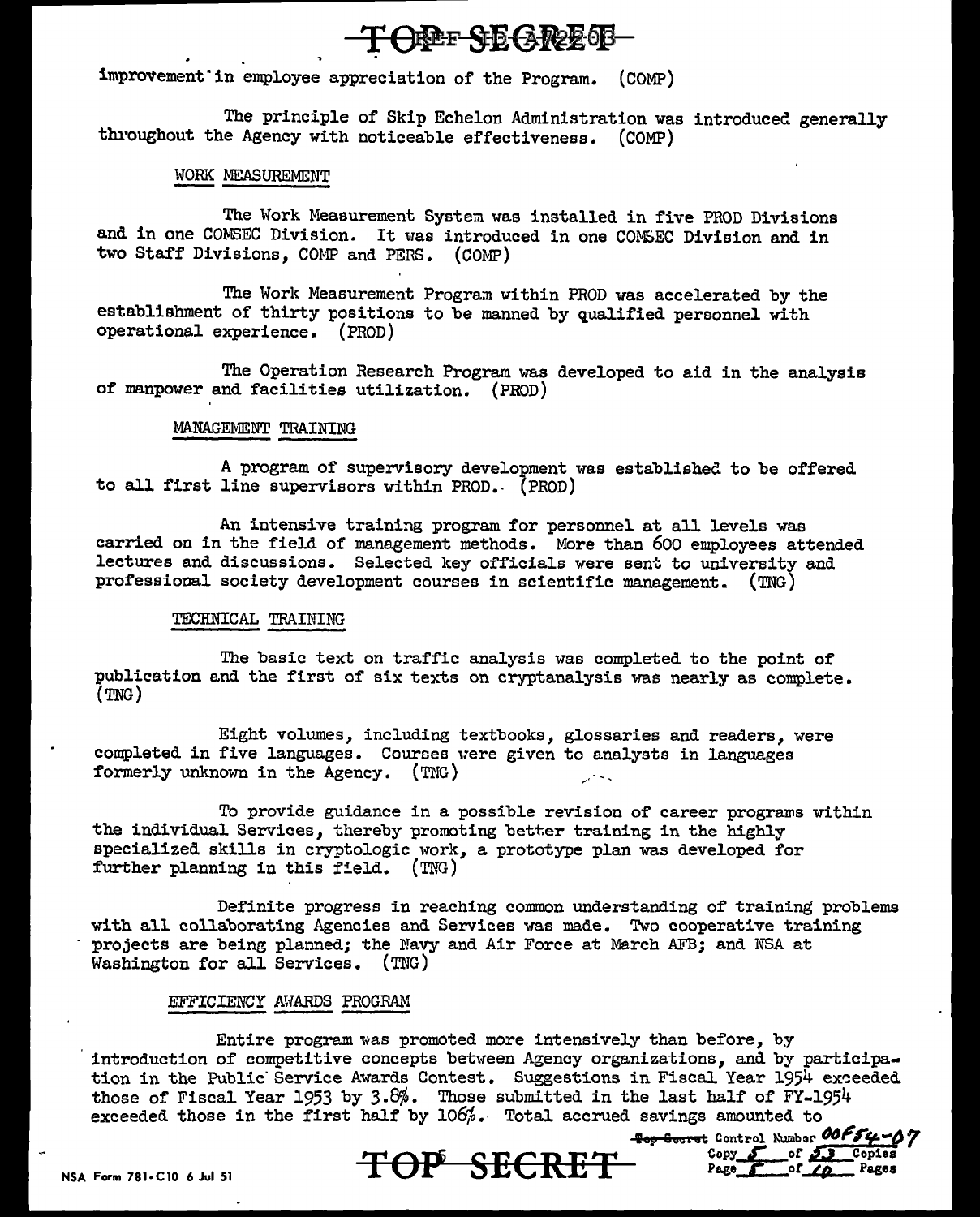### **TOPESBERET**

 $$163,300$ , an increase of  $14%$  over the savings of FY-1953. (COMP)

#### STANDARDIZATION

The NSA Interim Supply Catalog provides a common identification for general expendable supply items. Before its publication, there was no common language upon which the base accounting, procurement and storage of identical items. (LOG)

NSA Regulations and NSA Memoranda were consolidated into one publication. Also a subject classification was developed for both the new NSA Regulation Series and NSA Circulars. (AG)

A standard method of classifying vital records to be deposited in the Alternate Records Depository at Crane, Indiana was initiated, thus making the material more readily available, if and when needed. (AG)

The program for standardizing job descriptions to fit both civilian and military personnel was initiated. It provides greater flexibility in rotation, and reassignments, as well as uniformity in grade structures. {PERS)

An Agency-wide Locator System was installed to maintain accurate personnel location data on a current basis, and to provide an authoritative centralized source for such purposes as preparation of Agency phone book. (COMP)

The Forms Management Program has been generally accepted throughout the Agency. There were about 1500 NSA Forms in current use at the end of' the Fiscal Year, of which  $60\%$  have been standardized. Estimated total annual savings from this program are \$120,000. (COMP)

A standard format for transmission via Service teletype facilities was developed and adopted, with significant reductions in processing time. (COM)

#### MATERIAL HANDLING

Installation of the SOMAT (paper pulping~machine) has resulted in a definite saving in man-hours and in the elimination of numerous interruptions to productive activity. Large containers at strategic locations makes use of small paper burn bags unnecessary. (PROD)

. The problems created by the monthly accumulation of some 5 ,000 cubic feet of records have been effectively minimized by use of microfilming. (PROD)

#### EQUIPMENT PURCHASE

Procedures have been established whereby HqC is advised of potential procurement of equipment when such action is initiated. Constructive and timely planning for power and other utilities, and accessory construction then precedes the delivery of the equipment. (HqC)

6

TOP SECRET CONTROL NUMBERANEST-1 OF 53 COPIES<br>OF 10 PAGES PAGE  $60F/7$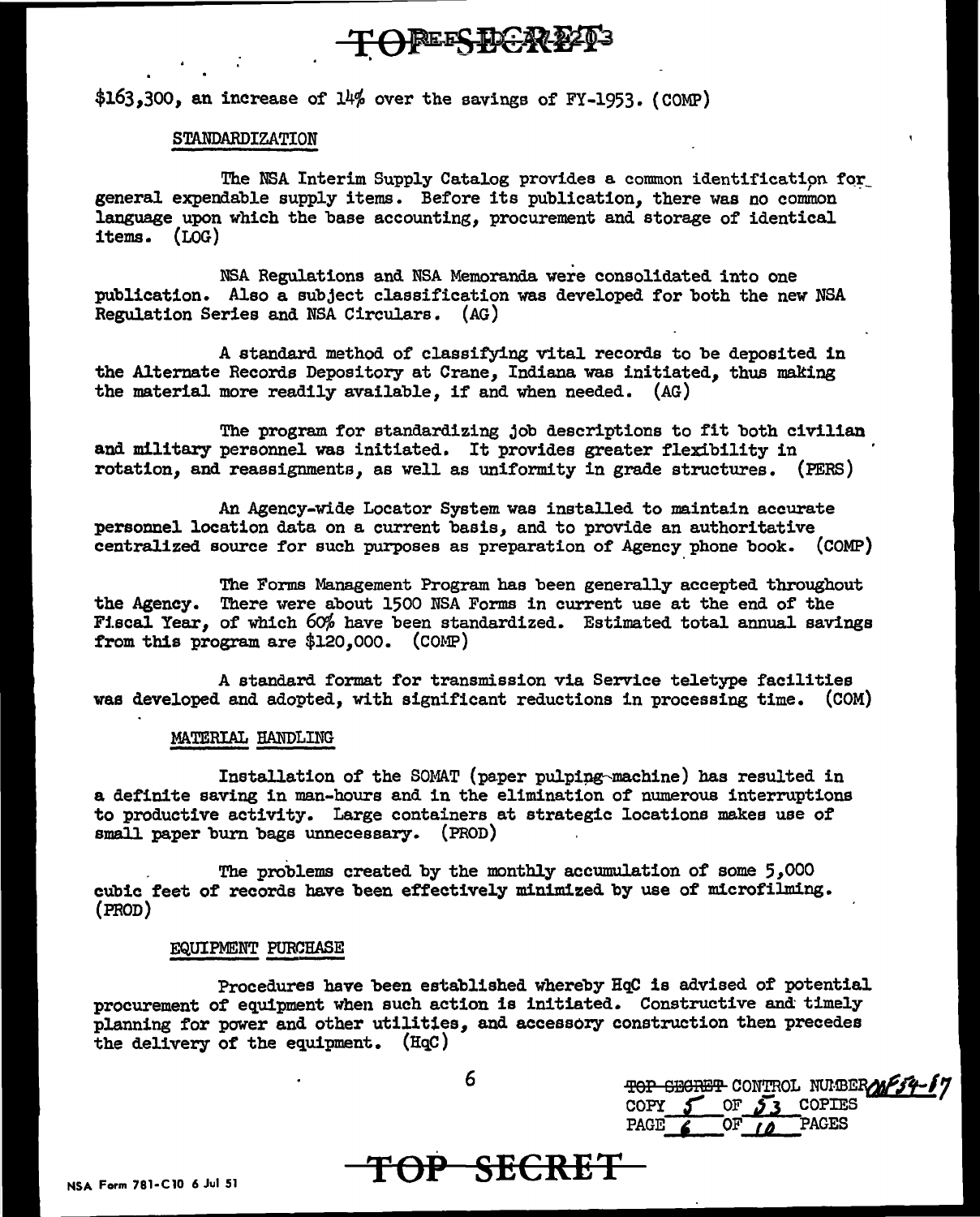### TOPE SEGREG

#### PLANNING

The NSA Emergency War Plan was completely revised, establishing NSA support requirements for guidance in planning by the Services and other government agencies.  $(P/P)$ 

The NSA Midrange Plan - the first developed - established overall NSA objectives which are attainable within the midrange period. (P/P)

An NSA Long-range Planning Group was established for development of plans for the long-range, ten years in the future. (P/P)

The NSA Organizational Manual, covering Headquarters and Field Activities, was completed. It will be maintained on a current status.  $(P/P)$ 

#### OFGANIZATION

A set of flow charts - two hundred eighty-one in all - was compiled showing for the first time a complete picture of the movement of material into, within and out of PROD. (PROD)

Two Divisions have been reorganized and a new Division, Physical Research, has been established within  $R/D$ . These reflect more specifically the scope of missions assigned and to make more effective all operations concerned therewith. (R/D)

Functions and structure within TEC have been reorganized along professional library lines, with clearly defined areas of responsibility established. (TEC)

Centralization of mail distribution functions has been effected by the transfer of these duties at AHS from PROD to AG. A more efficient service has resulted. (AG)

#### DECENTRALIZATION

The decentralization program was effectively initiated by actual assignment to the field of most of the priority problems which were scheduled for decentralization. Indicative of the nature of these steps was the establishment of minimum standards for intercept installation in the field. Another was the flexibility allowed local commanders on local assignments. (PROD)

#### SCHEDULE CONTROL

Greater control over COMINT end products was developed in three areas:

- 1. Consumers agencies now submit their needs in writing, and, if the desired COMINT is available, it is published in regular series.
- 2. Weekly informal sessions between consumers and NSA developed greater consumers participation in establishing goals and priorities with a corresponding improvement in services rendered to all.

*oo* f ,1-y .,,., 'I

TOP SECRET CONTROL NUMBER<br>COPY  $\int$  OF  $\int$  COPIES ——

COPY 6 OF 63 COPI

7 **TOP SECRET.** 

NSA Form 781·C10 *6* Jul 51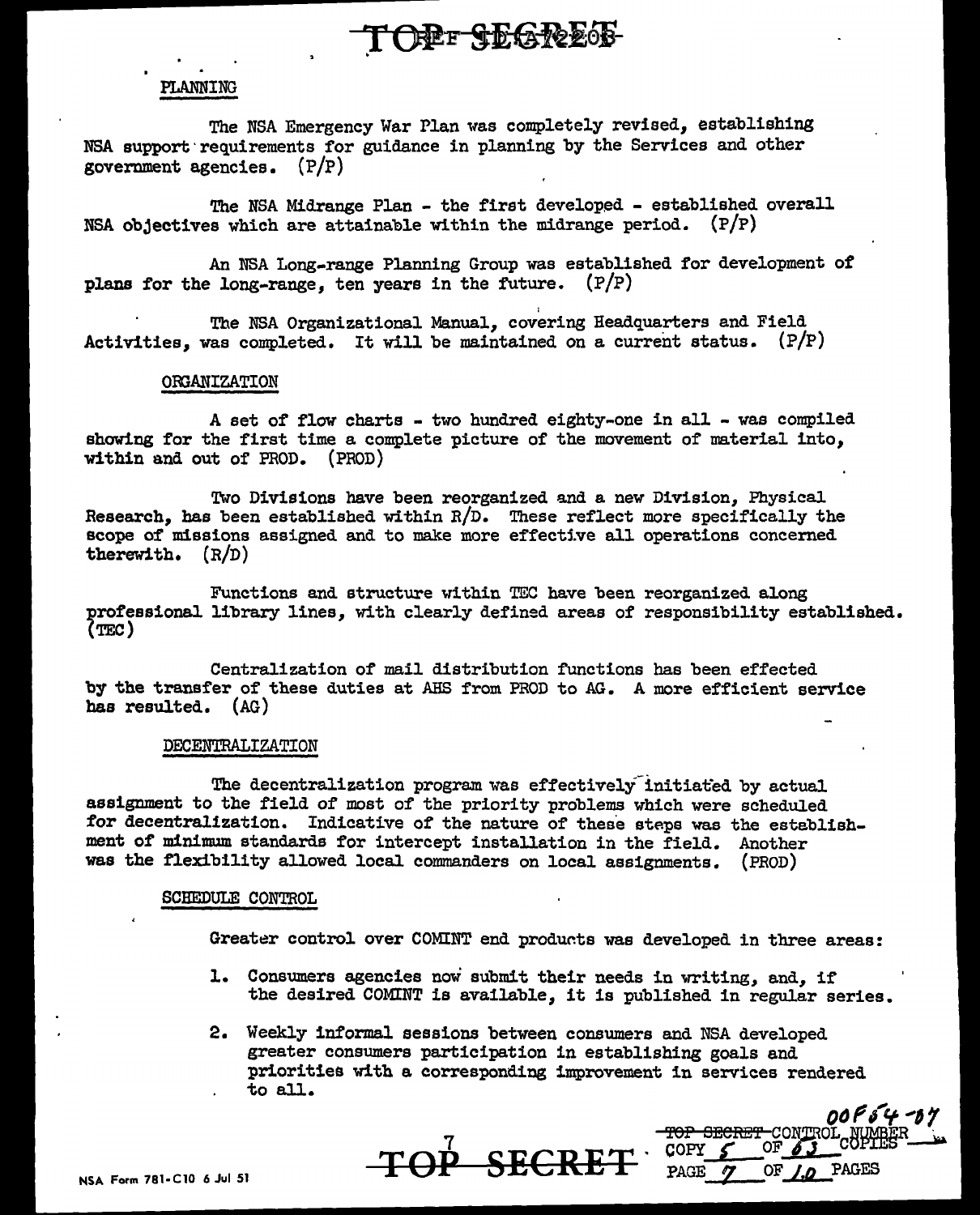TOPE SECREE

3. Editorial policies and practices were brought under more effective control by the COMINT Coordinating Board. (PROD)

#### **FISCAL**

Issued schedule for installation of Financial Management Plan, which, when in full operation, will integrate such activities as financial inventory control, labor, material and overhead cost control, production and quality control, programming and budgeting, and collection and reimbursement accounting. (COMP)

Issued standard chart of indirect accounts for use in labor distribution reports and related operations. (COMP)

Integrated fiscal accounts in Operating Offices with COMP accounts with a corresponding elimination of duplication and an estimated savings in excess of  $$5,000$  per year. (COMP)

8

00F 54 - 14 TOP SECRET CONTROL NUMBER OF **COPIES** COPY 6 S ÖF PAGES PAGE

TOP SECRET

بالمستريد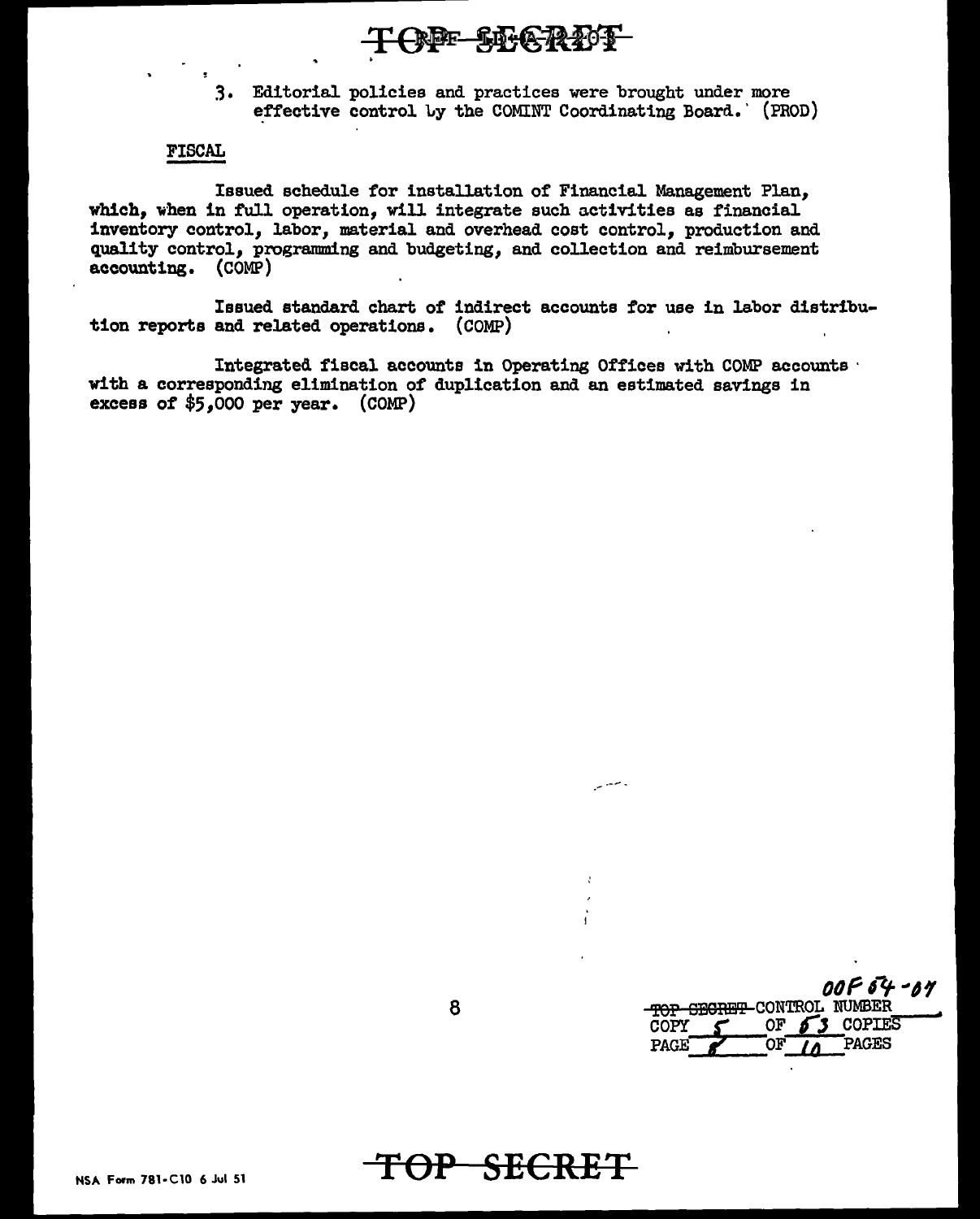

#### IV PROJECTED MANAGEMENT IMPROVEMENT EFFORTS IN FISCAI. YEAR 1955

The program of conversion from off-line to on-line operations will be continued. (COM)

Plans will be formulated for the establishment of a Centralized COMINT Communications Center (CCCC) in all theaters of operation. (COM)

A Production Control Section will be established in NSA-42 to perform production analysis, material control, routing, scheduling, dispatching and time study. A Process Engineering Section will be established to provide a central source for engineering data. (COMSEC)

Special emphasis will be placed on the non-technical and managerial training of supervisors. (COMSEC)

Specific plans are in process for the continued improvement of control over COMINT. These include a system for assessing the intelligence value of PROD output, the employment of "project engineers" to work with PROD components in raising, the intelligence value of their output, the development of a method to report PROD-wide intelligence subjects, and the monitoring of PROD output to improve adherence to approved publication standards. (PROD)

Continuing emphasis will be placed on the further development of procedures to give more timely, effective and responsive COMIUT support t'o overseas commands. To do this, cross-servicing arrangements for direct distribution of COMINT information to all theater commands from processing centers at all echelons will be increased; procedures for channeling COMINT requirements from overseas units to NSA will be developed. (PROD)

The necessity for a well-rounded Records Management Program will be emphasized. Efforts will be made to eliminate unnecessary records by preventing their creation. Methods of maintenance of necessary records will be improved. A uniform and orderly retirement and disposition program is planned. (AG)

It is proposed to conform the NSA subject classification series of publications to the Department of Defense Directives. System Classification Numbers. (AG)

The subject matter of courses in the Management Engineering Career Program will be expanded to include organization, methods and procedures, equipment and facilities. (COMP)

An integrated accounting system, comparable to commercial double-entry accounting, will be designed and introduced to accumulate related costs in a consistent manner throughout the Agency. (COMP)

Extension of labor cost control to cover all elements is scheduled. Regulations, procedures and manuals for material and overhead cost control will be prepared. (COMP)

The current NSA Supply System will be studied and evaluated to develop, if necessary, appropriate recommendations for reorganization and realignment of **()4P.r9** -4~

NSA Form 781·C10 6 Jul 51 **TOP SECRET** 

**TOP SECRET CONTROL NUMBER** COPY  $\overline{\mathcal{J}}$  OF  $\overline{\mathcal{J}}$  COPIES

COPY **f** OF *f* **3** COPIES<br>PAGE *e* OF */A* PAGES